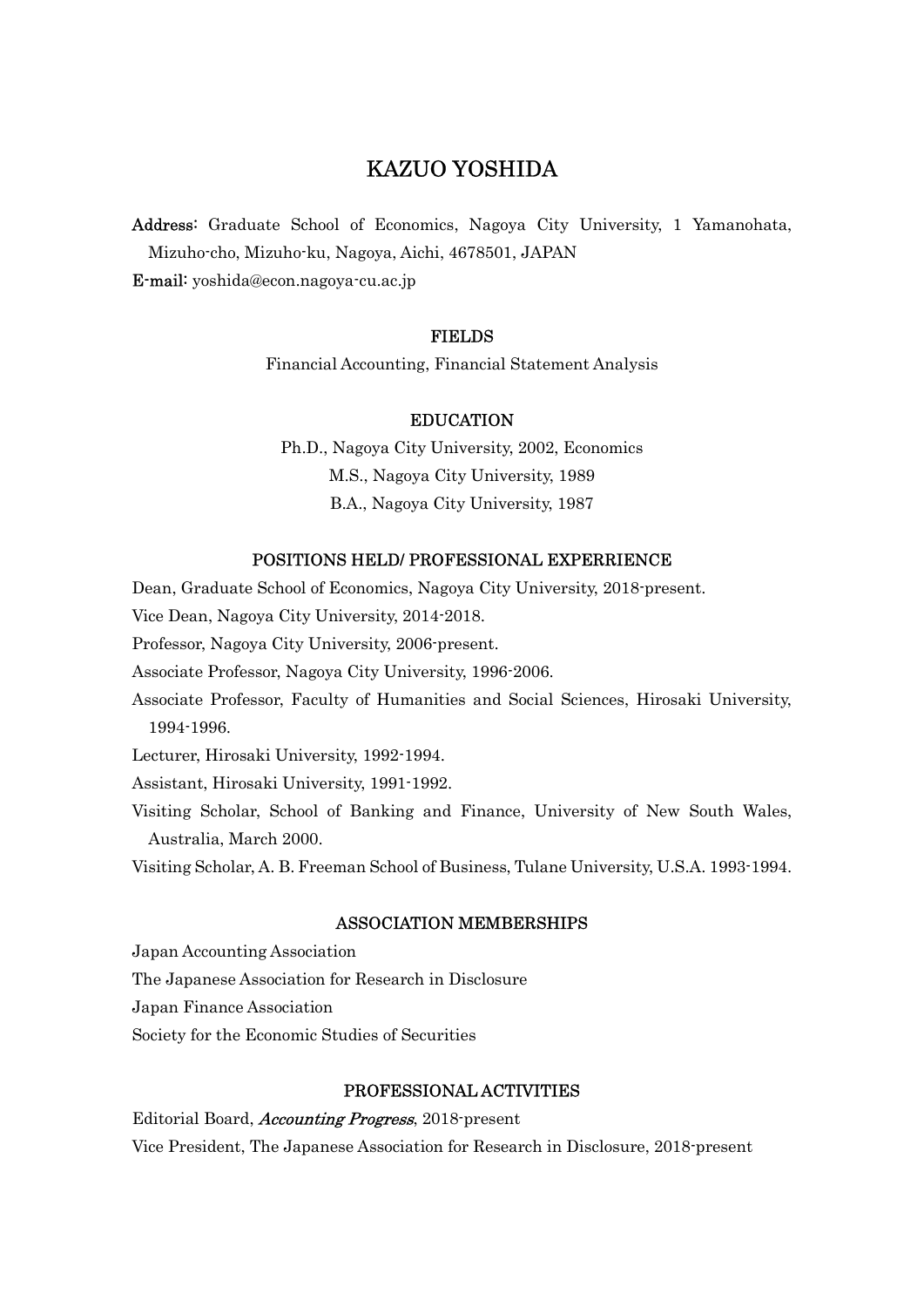Chair, Award Nomination Committee, The Japanese Association for Research in Disclosure, 2016-2018

Auditor, Japan Finance Association, 2013-2016

Editorial Board, Japan Journal of Finance, 2013-2014

Editorial Board, The Japanese Accounting Review, 2011-present

Executive Editor, *Contemporary Disclosure Research*, 2009-2012

Editorial Board, Japan Journal of Finance, 2007-2008

Vice President, The Japanese Association for Research in Disclosure, 2006-2008 Coordinator, Japan Finance Association, 2004-2010

Editorial Board, Contemporary Disclosure Research, 2004-2005

Board of Director, The Japanese Association for Research in Disclosure, 2003-present Editorial Board, Annals of Society for the Economic Studies of Securities, 2001-2005

## BOOKS (JAPANESE)

● Taishoku Kyufu Kaikei Jouhou no Bunseki (Analysis of Pension Accounting Information), 2008, Chuokeizai-Sha, Inc.

**• Gendai no Disclosure (Contemporary Disclosure)**, edited by K. Shiba, K. Suda, A. Usui, 2008, Chuokeizai-Sha, Inc., The Usefulness of Pension Information, Chapter 27, pp.565- 581.

• Zaimu Jouhou no Shinraisei (The Reliability of Financial Information), edited by Y. Tomosugi, H. Tanaka, M. Sato, 2008, Zeimukeiri-Kyoukai Inc., The Quality of Auditing and Earnings Management in Japan, Part 5, Chapter 2, pp.224-235.

**• Jissho Kaikeigaku (Positive Accounting)**, edited by H. Ishizuka, 2006, Chuokeizai-Sha, Inc., Accounting Valuation, Market Expectation and Cross-Sectional Stock Return in Japan (with M. Okumura), Chapter 12, pp.227-242.

• Taishoku Kyufu Kaikei (Pension Accounting), edited by A. Imafuku, N. Igarashi, 2000, Chuokeizai-Sha, Inc., Pension Liabilities and the Fundings in Stock and Labor Market, Chapter 10, pp.161-171.

# JOURNAL PUBLICATIONS (ENGLISH)

● Determinants of Defined-Contribution Japanese Corporate Pension Coverage (with Y. Horiba), The Japanese Accounting Review, Vol.2, 2012, pp.33-47.

● Japanese Corporate Pension Plans and the Impact on Stock Prices (with Y. Horiba), Journal of Risk and Insurance, Vol. 70, No. 2, 2003, pp. 249-268.

● Determinants of the Initial Decisions by Japanese Firms to Undertake Foreign Direct Investment (with Y. Horiba), The Japanese Finance: Corporate Finance and Capital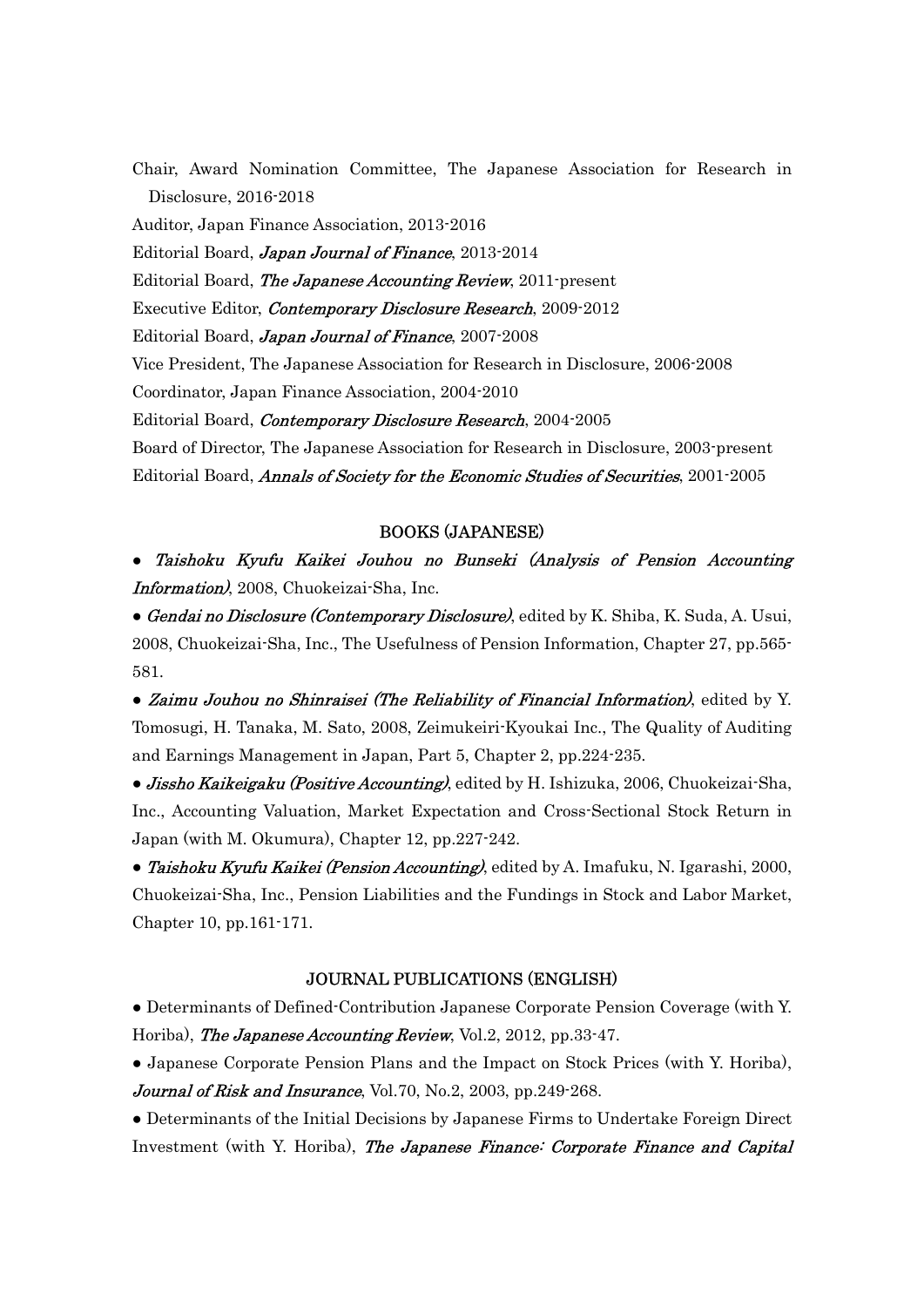**Markets in Changing Japan**, edited by J. J. Choi and T. Hiraki, Elsevier Science (JAI), 2003, pp.405-422.

• Determinants of Japanese Corporate Pension Coverage (with Y. Horiba), Journal of *Economics and Business*, Vol.54, No.5, 2002, pp.537-555.

• Labor Unionism and Japanese Corporate Pension System (with Y. Horiba), **Japan** Studies Review, Vol.1, 1997, pp.69-79.

# JOURNAL PUBLICATIONS (JAPANESE)

● An Investigation of the Impact on Equity Risk Using Japanese Lease Disclosures (with M. Shimizu), Securities Analysts Journal, Vol.54, No.3, 2016, pp.65-75.

- Instant Recognition in Pension Accounting and Corporate Behavior, Sangyo Keiri  $(Industrial According, Vol.75, No.4, 2016, pp.4-15.$
- Earnings Management in Pension Accounting and Revised Jones Model, Contemporary Disclosure Research, No.13, 2013, pp.167-180.

● The Effect of Pension Accounting on Corporate Pension Asset Allocation: Analysis for Japanese Firms Adopting U.S. Standards, *Oikonomika* (Nagoya City University), Vol.49, No.2, 2013, pp.79-88.

● Earnings Management of Japanese Firms toward Defined Contribution Pension Adoption, Japan Journal of Finance, Vol.30, No.1 $\cdot$ 2, 2011, pp.2 $\cdot$ 17.

• Determinants of Expected Rate of Return on Pension Asset in Japan, *Accounting*, Vol.175, No.5, 2009, pp.52-66.

• Determinants of Japanese New Corporate Pension Plans, Contemporary Disclosure **Research**, No.9, 2009, pp.1-15.

● Determinants of Japanese New Corporate Pension Plans: Electrical Equipment and Commerce Industry, *Aging and Pension Investment*, Vol.26, No.3, 2007, pp.29-34.

• Determinants of Defined Contribution Pension Plans in Japan (with Y. Horiba), Shintaku Shoureikin Ronshu, No.28, 2007, pp.68-75.

• Do Earnings Drive Firm-Level Stock Returns in Japan? Accounting Progress, No.6, 2005, pp.59-70.

• Debt Covenant and New Pension Accounting, *Accounting*, Vol.167, No.6, 2005, pp.63-78.

● The Impact of Financial Statement Effects on the Adoption of New Pension Accounting Standards in Japan (with Y. Yoshida), **Japan Journal of Finance**, Vol.23, No.1, 2004, pp.43-55.

• New Pension Information and Stock Prices, Sangyo Keiri (Industrial Accounting), Vol.62, No.2, 2002, pp.44-53.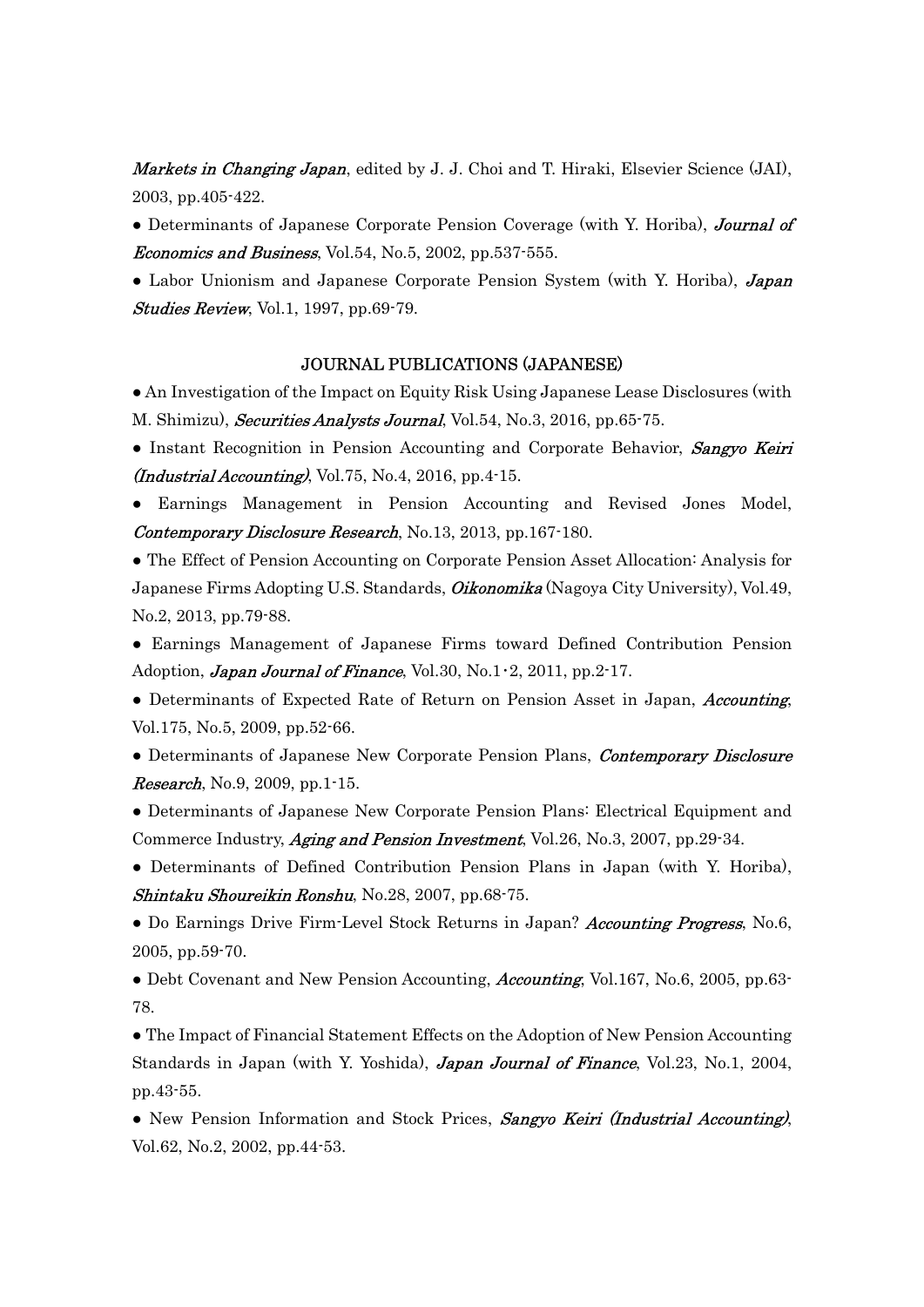• Accruals and the Prediction of Future Cash Flows in Japan, *Contemporary Disclosure* **Research**, No.3, 2002, pp.1-14.

• SFAS87 Information and Stock Prices in Japan, *Explication of Corporate Financial* **Strategies**, edited by Japan Finance Association, Chuokeizai-Sha, Inc., 2001, pp.119-142.

• Accounting Policy in Japanese Automobile Groups, Ikouki no Tyugoku Jidousha **Sangyo (China Automobile Industry in Transition)**, edited by H. Shiomi, Nihon Keizai Hyoron-Sha, 2001, pp.299-314.

● Accounting Valuation, Market Expectation and Cross-Sectional Stock Return in Japan (with M. Okumura), *Accounting*, Vol.158, No.3, 2000, pp.46-60.

• Can We Predict Unfunded Pension Liabilities? The Monthly Journal of the Japan Institute of Labour, No.483, 2000, pp.11-17.

• Pension Liabilities and the Fundings in Stock and Labor Market, Kigyo Kaikei *(Corporate Accounting)*, Vol.51, No.10, 1999, pp.46-53.

• Japanese Pension Adoption and Unfunded Liabilities, **Sanseiken Forum**, No.42, 1999, pp.26-34.

• Pension Accounting Policy in Japanese Corporate Groups (with S. Kohno), Sangyo Keiri (Industrial Accounting), Vol.59, No.2, 1999, pp.99 $\cdot$ 107.

● The Valuation of Reported Pension Measures for Firms Sponsoring Defined Benefit Plans in Japan, *Accounting*, Vol.156, No.2, 1999, pp.55-69.

• Determinants of Japanese Pension Funding Strategy, *Accounting*, Vol.154, No.2, 1998, pp.16-27.

• Allowances for Retirement Pays and Stock Prices, Nanzan Management Review, Vol.13, No.2, 1998, pp.151-158.

• Are Japanese Pension Liabilities Good News? Sangyo Keiri (Industrial Accounting), Vol.57, No.3, 1997, pp.108-117.

• Notes: How Does the Market Value Unfunded Pension Liability in Japan? Oikonomika (Nagoya City University), Vol.34, No.1, 1997, pp.133-144.

● The Information Content of the Pension Introduction after Controlling for Earnings, Hirosaki Economic Review, No.18, 1995, pp.107-115.

• Taxation and Retirement Allowance Policy in Japan, Sangyo Keiri (Industrial Accounting), Vol.55, No.3, 1995, pp.78-87.

• The Effect of Labor Unions' Attitudes on Pension Policy, The Monthly Journal of the Japan Institute of Labour, No.396, 1992, pp.22-32.

• Relationships between Pension Adoption and Stock Price, *Financial Economic Review*, No.181, 1992, pp.95-109.

• Corporate performance and the Change of Depreciation Accounting in Japan, Sangyo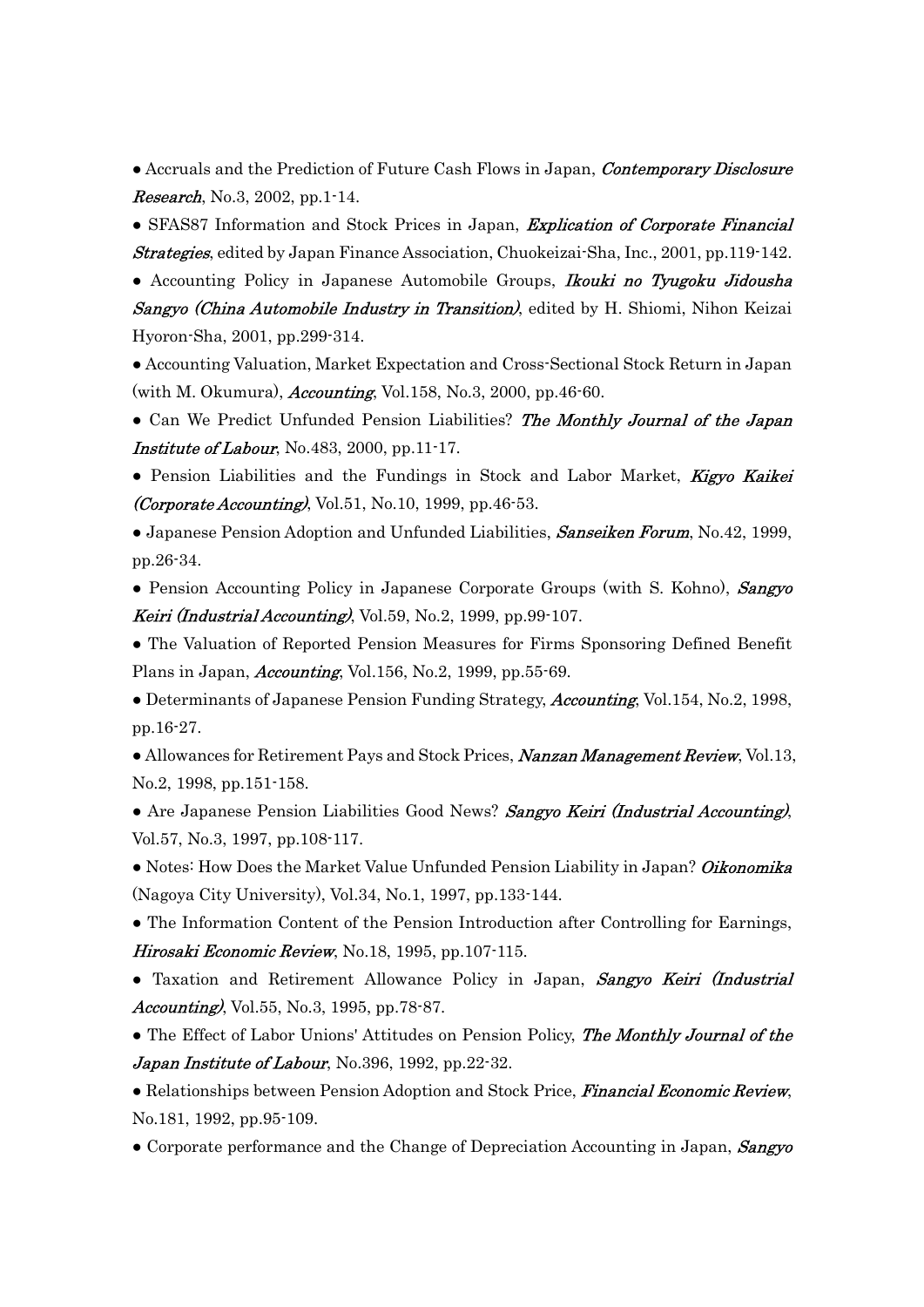#### *Keiri (Industrial Accounting)*, Vol.51, No.4, 1992, pp.87-95.

• Firm Ownership and Executives' Retirement Policy, Accounting, Vol.142, No.2, 1992, pp.219-234.

• Firm Attributes and Executives' Retirement Plan, *Hirosaki Economic Review*, No.14, 1991, pp.1-14.

- The Price of Convertible Bond in the Crushed and Overheated Period (with M. Kunimura, T. Ishikawa), *Investment*, Vol.43, No.3, 1990, pp.2-15.
- Japanese Pension Adoption and Labor Union, Kigyo Kaikei (Corporate Accounting), Vol.42, No.3, 1990, pp.127-132.
- Note: Depreciation Accounting Adoption, Sangyo Keiri (Industrial Accounting), Vol.49, No.3, 1989, pp.130-136.
- Taxation and Corporate Pension Policy in Japan, Japan Financial Review, No.11, 1989, pp.55-75.
- Taxation and Corporate Pension Policy, *Oikonomika* (Nagoya City University), Vol.26, No.1, 1989, pp.111-124.

#### EXTERNAL GRANTS

Grants-in-Aid for Scientific Research (Japan Society for the Promotion of Science), Scientific Research (C), Defined Contribution Pension Adoption and Corporate Size Effect, 2017-2019.

Research Project Grant (The Japanese Association for Research in Disclosure), Principal Investigator: M. Kunimura, Accounting Disclosure and Income Smoothing Behavior in Japan, 2015.

Grants-in-Aid for Scientific Research (JSPS), Scientific Research (C), The Fundamental Analysis of Instant Recognition for Pension Liabilities, 2012-2015.

Research Project Grant (The Japanese Association for Research in Disclosure), Principal Investigator: A. Usui, Great East Japan Earthquake and Disclosure, 2012-2014.

Grants-in-Aid for Scientific Research (JSPS), Scientific Research (C), Comprehensive Analysis of the Earnings Management in Pension Accounting, 2009-2011.

Nomura Foundation Grant, Earnings Management of Japanese Firms toward Defined Contribution Pension Adoption, 2009.